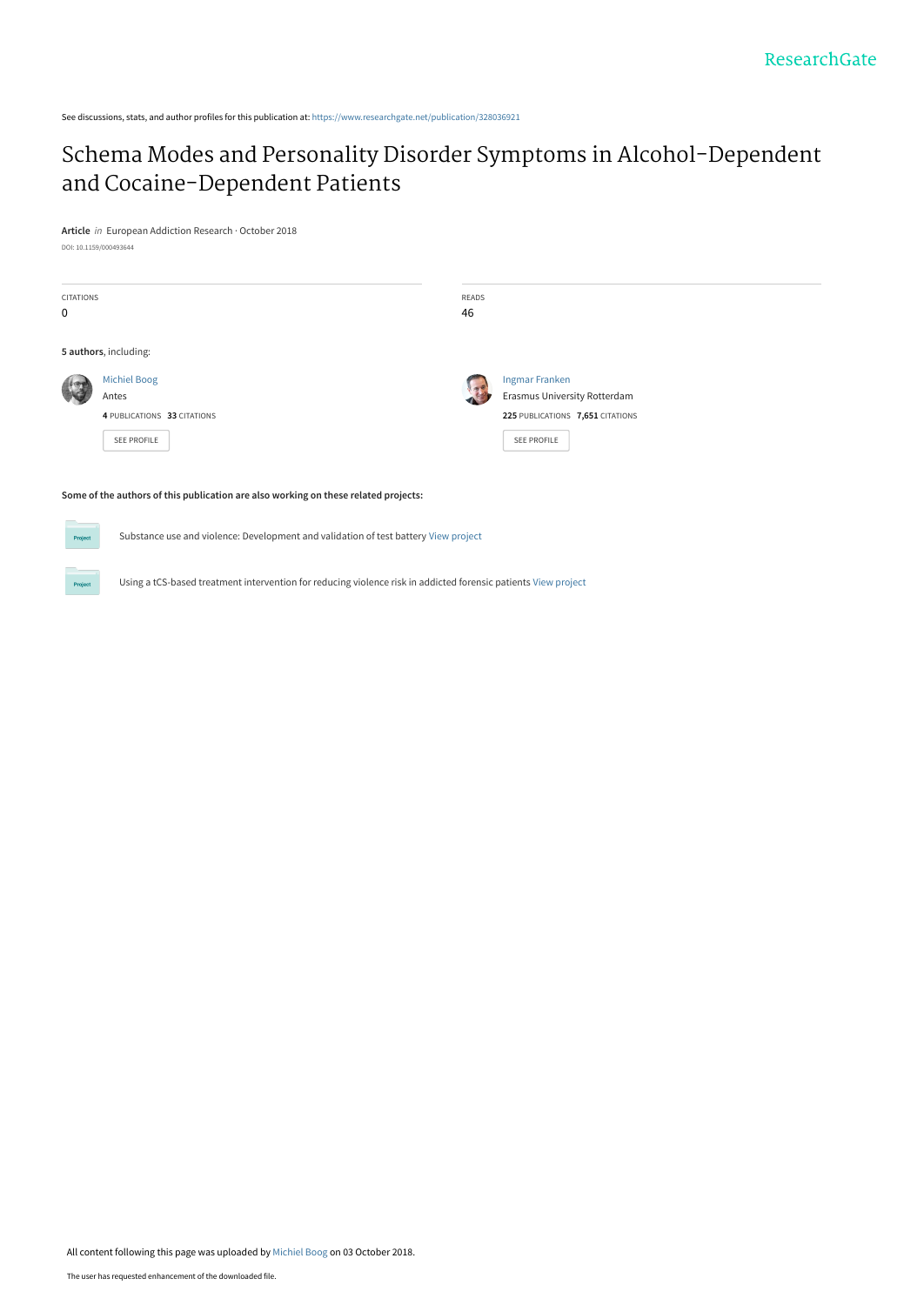# **Research Report**



Eur Addict Res 2018;24:226–233 DOI: 10.1159/000493644

Received: January 12, 2018 Accepted: September 8, 2018 Published online: October 2, 2018

# **Schema Modes and Personality Disorder Symptoms in Alcohol-Dependent and Cocaine-Dependent Patients**

Michiel Boog<sup>a, b</sup> Klaartje M. van Hest<sup>a</sup> Tamar Drescher<sup>c</sup> Margot J. Verschuur<sup>d</sup> Ingmar H.A. Franken<sup>b</sup>

aBouman Mental Health Care, Rotterdam, The Netherlands; <sup>b</sup>Institute of Psychology, Erasmus University Rotterdam, Rotterdam, The Netherlands; <sup>c</sup>PSYQ, Overschiestraat 61, Amsterdam, The Netherlands; <sup>d</sup>University of Groningen, Groningen, The Netherlands

#### **Keywords**

Substance use disorder · Cocaine · Alcohol · Schema modes · Schema therapy

# **Abstract**

Substance use disorders (SUD) and personality disorders cooccur frequently. This relationship might be understood by studying schema modes (a key concept in Schema therapy), which explain the dysfunctions characterizing personality disorder patients. In the present study, we compared the schema modes and personality disorder symptoms between alcohol-dependent patients, cocaine-dependent patients and healthy controls. We found indications that specific schema modes are specific for SUD patients. However, no differences between specific subtypes of SUD patients (alcohol- vs. cocaine-dependent patients) could be found regarding schema modes. Further, it is suggested that borderline personality disorder symptoms are highly relevant for SUD patients. A first step is made in understanding the relationship between schema modes and SUD, which may contribute to the understanding of the problematic behaviour seen

# **KARGER**

© 2018 The Author(s) Published by S. Karger AG, Basel



E-Mail karger@karger.com www.karger.com/ear

This article is licensed under the Creative Commons Attribution-NonCommercial-NoDerivatives 4.0 International License (CC BY-NC-ND) (http://www.karger.com/Services/OpenAccessLicense). Usage and distribution for commercial purposes as well as any distribution of modified material requires written permission.

in patients with personality disorders and SUD (and may possibly contribute to the improvement of the treatment of this group of patients). © 2018 The Author(s) Published by S. Karger AG, Basel

## **Introduction**

Substance abuse is a very common disorder [1] worldwide; it is associated with great economic costs, and emotional, social and financial problems [2, 3]. Recovering from substance abuse is associated with frequent relapses [4, 5] and treatment drop-out [6]. Several reasons for this relapse and drop-out have been documented; one reason might be the profile of personality traits in substance use disorder (SUD) patients and the high comorbidity rates of personality disorders in patients with SUD [7–9]. Regarding basic dimensions of personality, an SUD profile

M.B. and K.M.H. contributed equally to the work.

Michiel Boog Bouman Mental Health Care Max Euwelaan 1 NL–3062 MA Rotterdam (The Netherlands) E-Mail m.boog@boumanggz.nl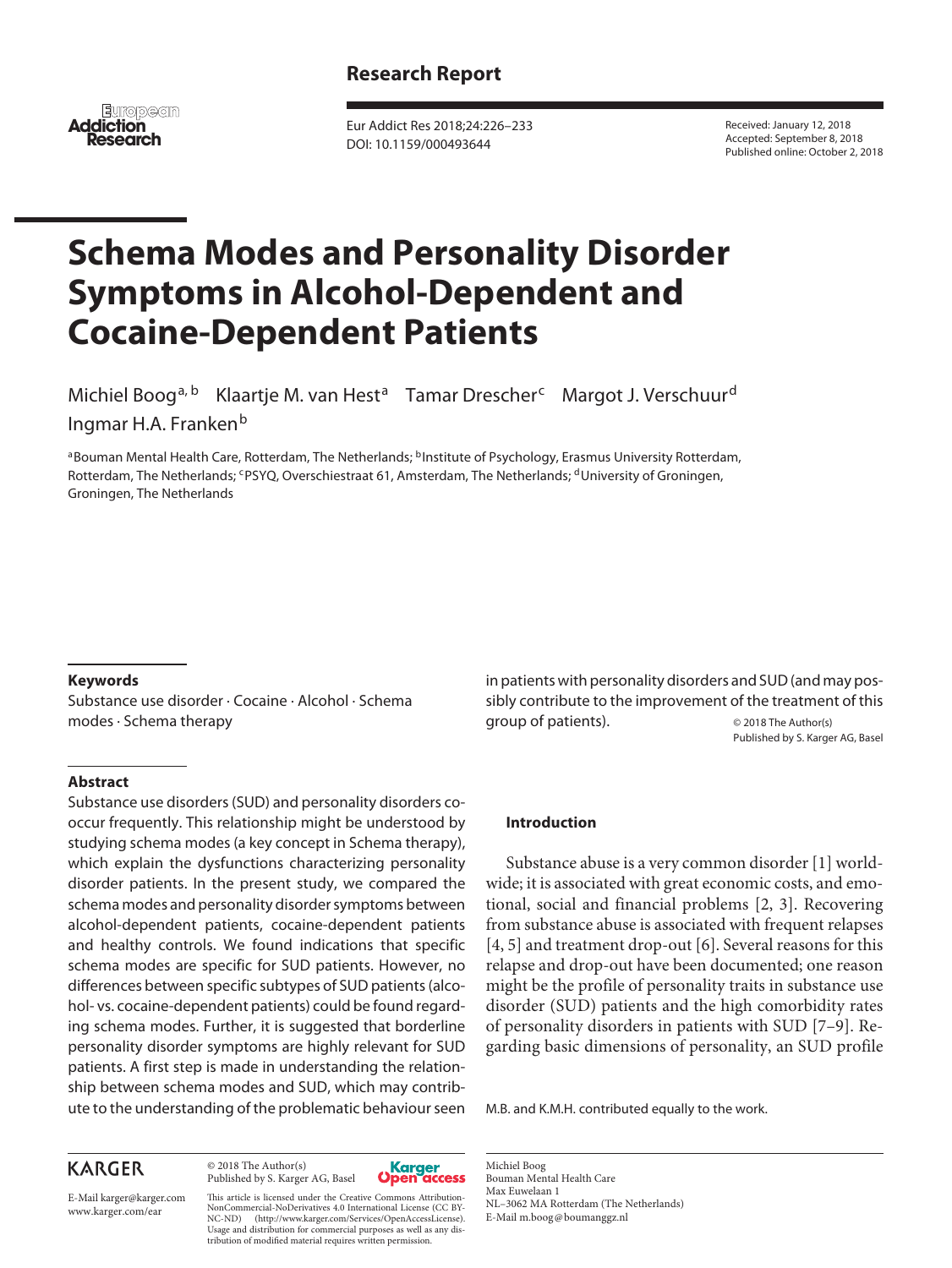is marked by high disinhibition/impulsivity scores, and low levels of conscientiousness and agreeableness [10– 12]. The personality trait of disinhibition has been found to be an important predictor of SUD, both in cross-sectional as well in prospective studies [13]. Further, in a review of Verheul et al. [14], it was concluded that about 44% of people abusing alcohol and about 70% of individuals abusing cocaine have personality disorders (in both patient and non-patient samples). Antisocial and borderline personality disorder (ASPD and BPD) are the most prevalent personality disorders (with a prevalence rate of about 20%) [15]. These comorbid personality disorders hinder treatment, for example, treatment outcomes are worse than those of SUD patients without comorbidity [15, 16]. Furthermore, comorbid personality disorders are associated with impaired therapeutic relationships [17] and higher chances of relapse after treatment [18].

A promising and relative new treatment approach for personality disorders is Schema therapy. This is an evidence-based form of psychotherapy for various personality disorders [19–21], which has its roots in the schema theory of Young et al. [19]. According to Young et al. [19], schemas are "self-defeating emotional and cognitive patterns that begin early in our development and repeat through our life". Behavioural reactions are not included in the schema concept [22]. Schema modes are the combination of one or more activated schemas and the associated coping reaction. The concept of schema modes is developed in attempts to explain the "flipping" (the frequent and abrupt changing in mood and behaviour) seen in complex (mainly borderline personality disordered) patients [22, 23]. Young et al. [19] define a schema mode as "an enduring facet or part of the self that has not been fully integrated with other facets or parts of the self". Severe pathology comes with extreme forms of disintegration of these schema modes [22], and individuals with severe pathology have little control over the frequent flipping between different modes. Fourteen modes have been identified [24]. Targeting these schema modes in therapy (instead of the more stable schemas) is indicated in treatment of severely disturbed patients [23, 25]. Promising therapeutic results have been reported in borderline patients using the schema modes approach [21, 26].

The schema theory and therapy also seem to be a relevant perspective for the treatment of SUD patients. For example, it has been found that high scores on the Young Schema Questionnaire are associated with substance use problems in both clinical [27–32] and non-clinical samples [33]. Strikingly, only in one of these studies, personality disorders have been taken into account [28]. This is remarkable because the schema concept stems from theories on treatment of personality disorders. Therefore, it might well be the case that the relevance of schemas for SUD lies in the high level of co-occurrence of personality disorders and SUD.

We are not aware of studies addressing the presence of schema modes in SUD. In contrast, there is some research conducted on the applicability of Schema therapy in SUD (Ball [34]) by evaluating the effectiveness of Dual Focus Schema Therapy (DFST). DFST is an adapted form of schema therapy that is specifically designed to address SUD and personality disorders together. These studies come to contradictory findings regarding the effectiveness of DFST. Ball et al. [37] find a positive effect of DFST on therapy utilization in patients with personality disorders and SUD, and Ball [38] concludes that DFST is more effective in reducing substance use and establishing a therapeutic alliance than 12 Step Facilitation Therapy in opioid patients with personality disorders. However, in a third trial [36], no evidence was found for the effectiveness of DFST. One of the issues of the latter study, as discussed by Lee and Arntz [39], is that the researchers only focused on schemas but did not target schema modes, which would arguably had been more effective.

The present study aims to identify schema modes that are specific for alcohol-dependent and cocaine-dependent individuals. This way the relevance of schema modes for SUD can possibly be revealed further, which might inform current schema-based treatments for SUD. Because of the complex pathology of patients with SUD and personality disorders, and the preference of targeting schema modes instead of schemas in SUD therapy, schema modes are the main interest in this study. Since schema modes and SUD both have a clear behavioural component (substance use is often seen as a coping mechanism in schema theory), investigating schema modes (instead of schemas) becomes even more legitimate. As far as we know, this is the first study that examines the relationship between schema modes and SUD.

Although the relevance of the concept of schema modes in SUD patients seems evident, the theoretical underpinnings are in its infancy. A conceptual starting point can be found in a model postulated by Kersten [40]. Kersten suggests that SUD originates from the schema modes "Self-Aggrandizer" (see Table 1 for different schema modes; the names of different schema modes are chosen in such a way that they are appealing and intuitive to patients. For definitions of different schema modes, see [41]),"Bully and Attack", "Detached Protector", "De-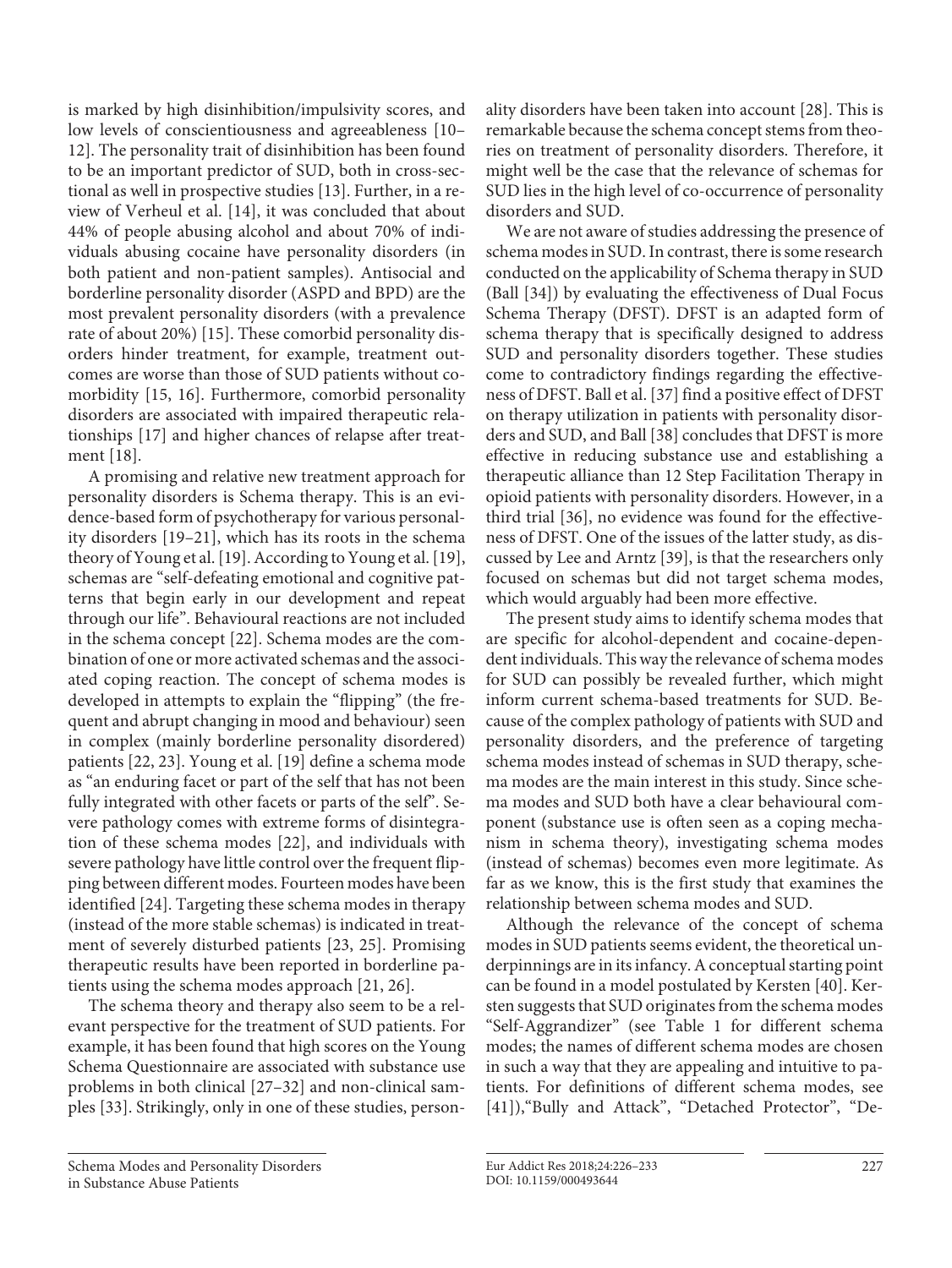# **Table 1.** Schema modes

Vulnerable child Angry child Enraged child Impulsive child Undisciplined child Happy child Compliant surrender Detached protector Detached self-soother Self-aggrandizer Bully and attack Punitive parent Demanding parent Healthy adult

tached Self Soother", "Vulnerable Child", "Angry Child", "Impulsive Child" and "Punitive Parent". Kersten suggests that "Detached Protector" and "Detached Self Soother" are characteristic for alcohol-dependent individuals and that the schema modes "Self-Aggrandizer" and "Bully and Attack" are related to cocaine abuse. Because of the explorative nature of the present study, we do not focus exclusively on these hypothesized differences between cocaine-and alcohol-dependent patients. Hence, we hypothesize that SUD patients have higher scores on the schema modes "Detached Protector", "Detached Self Soother", "Self-Aggrandizer", "Bully and Attack", "Vulnerable Child", "Angry Child", "Impulsive Child" and "Punitive Parent" as compared to controls.

To further study the relevance of the above-mentioned schema modes for cocaine and alcohol dependent patients, the relationship between the severity of substance dependence and these schema modes is investigated.

Lastly, we also investigate personality disorders, in order to characterize our sample, and to compare the 3 groups regarding personality disorders. We focus on borderline personality disorder and antisocial personality disorder (because these are the most prevalent personality disorders in SUD and because of the focus on these personality disorders in Kersten's model). Based on prior research [14], we expect a higher prevalence of personality disorders symptoms in SUD patients as compared to controls.

# **Method**

*Participants*

One hundred and fifty-nine individuals participated in this study. The sample consisted of 3 groups: alcohol-dependent patients, cocaine-dependent patients and healthy controls. Participants were recruited in outpatient facilities of 2 mental health care services (Bouman Mental Health Care and Ready for Change, Rotterdam, the Netherlands). Recruitment of healthy controls was conducted through convenience sampling. Characteristics of the groups are displayed in Table 2. Patients with concomitant axis I diagnoses (according to DSM-IV-TR criteria; [42]) were not included, also regarding concomitant SUD diagnoses (alcohol-dependent patients were excluded in case of a concomitant SUD; cocaine-dependent patients were excluded too if a concomitant SUD was diagnosed). Healthy controls did not suffer from any Axis I disorder whatsoever. Sufficient knowledge of Dutch language was required for inclusion.

## *Procedure*

Patients were recruited after a standard intake procedure. Recruitment was based on diagnoses assessed during the intake procedure (by independent psychiatrists and clinical psychologists according to DSM-IV-TR criteria) [42]. Healthy controls were recruited using convenience sampling via the network of the researchers. One of the members of the research team approached potential participants and asked them to volunteer, if they met criteria for inclusion. In the 2 patient groups, collection of data took place after a period of at least 3 weeks of abstinence of all substances. Data collection took place in a single session. A member of the research team assessed demographic characteristics, executed an interview and administered two questionnaires. All participants who participated in the study provided informed consent. The study protocol has been approved by the committee on human research of Antes.

#### *Measures*

The Screening Questionnaire Personality Disorders (Vragenlijst Kenmerken Persoonlijkheid [VKP]; [43]) measures (criteria of) personality disorders according to the DSM-IV-TR. The VKP is a self-report instrument that consists of 197 items, clustered in 12 DSM-IV-TR scales. The items are phrases like "I trust most people" or "I have good friends"; respondents are asked to state whether they agree with a particular statement. Two dependent variables are generated: a dimensional score (the sum score of the criteria met per personality disorder) and a diagnosis (a score above threshold concerning a specific personality disorder). In this study, the dimensional score is regarded as main outcome because of the loss of information in generating a categorical diagnostic variable. The psychometric qualities of the VKP are reasonable [43]. The reliability of the VKP scales is acceptable (Cronbach's vary between 0.59 and 0.78; average 0.66).

The Schema Mode Inventory (SMI; [24]) is a self-report instrument that is used for schema mode assessment. The SMI is composed of 14 scales, representing 14 schema modes. The SMI has acceptable internal consistency (Cronbach's from 0.79 to 0.96), adequate test-retest reliability, and moderate construct validity.

The severity of substance abuse was measured by means of the Addiction Severity Index (ASI), section III (alcohol and drugs use) [44]. The ASI is a structured interview that assesses, among others, the types of drugs used, number of years of use, and age of onset of use. Psychometric qualities of the ASI are acceptable [44]. The ASI was administered in all 3 groups (it was applied in the control group as well, to check once more no SUD-patients were included in this group). Two ASI variables were used: age of first frequent use and proportion of years of frequent use (years of frequent use divided by age).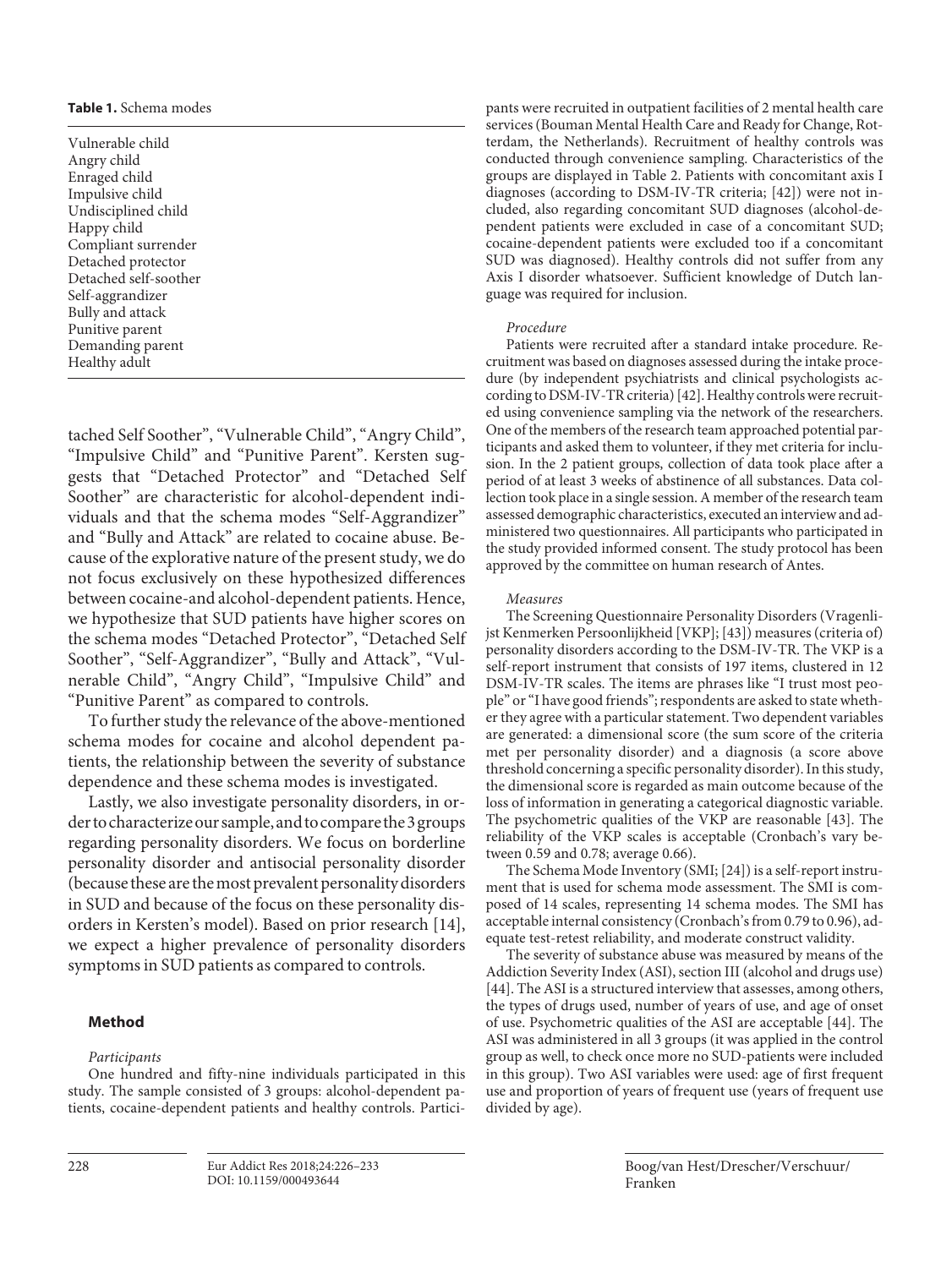| <b>Table 2.</b> Characteristics of subjects |  |
|---------------------------------------------|--|
|---------------------------------------------|--|

|                                                                           | Alcohol-dependent group                                                                 | Cocaine-dependent group                                                                | Healthy controls                                                                               |
|---------------------------------------------------------------------------|-----------------------------------------------------------------------------------------|----------------------------------------------------------------------------------------|------------------------------------------------------------------------------------------------|
| Gender                                                                    | 39 males, 17 females                                                                    | 41 males, 6 females                                                                    | 34 males, 22 females                                                                           |
| Age                                                                       | Mean = $47.39$<br>$SD = 9.42$                                                           | Mean = $39.79$<br>$SD = 8.0$                                                           | Mean = $43.43$<br>$SD = 14.31$                                                                 |
| Level of education <sup>a</sup> , %                                       | $1 = 33.9$<br>$2 = 26.8$<br>$3 = 39.3$                                                  | $1 = 25.5$<br>$2 = 44.7$<br>$3 = 29.8$                                                 | $1 = 8.9$<br>$2 = 25.0$<br>$3 = 66.1$                                                          |
| Any personality disorder                                                  | 42.9%                                                                                   | 63.8%                                                                                  | 17.9%                                                                                          |
| Two personality disorders<br>with highest mean score<br>$(dimensional)^b$ | Antisocial (Mean $= 2.61$ ,<br>$SD = 2.81$<br>Borderline (Mean $= 2.5$ ,<br>$SD = 2.30$ | Borderline (Mean $=$ 4.04,<br>$SD = 2.11$<br>Antisocial (Mean $=$ 3.57,<br>$SD = 4.12$ | Obsessive-compulsive<br>$(Mean = 1.52, SD = 1.49)$<br>Paranoid (Mean $= 1.04$ ,<br>$SD = 1.45$ |
| Two most prevalent<br>personality disorder<br>$(categorical)^c$           | Antisocial (21.4%)<br>Borderline (16.1%)                                                | Paranoid (38.3%)<br>Borderline (34%)                                                   | Paranoid (7.1%)<br>Borderline (5.4%)                                                           |

<sup>a</sup> Level of education:  $1 =$ low (elementary to middle school),  $2 =$  intermediate (high school),  $3 =$  high (college or university).

b Number of PD criteria met.

c Individuals with a specific personality disorder.

## *Data Analysis*

In order to investigate whether the cocaine-dependent, the alcohol-dependent and the healthy control groups differed in respect to level of education, a chi-square test for independence was conducted. To investigate possible differences between the 3 groups regarding gender, Fisher's exact test was used (because of unequal distribution between cells). Age differences between the 3 groups were evaluated using a one-way analysis of variance.

The differences in prevalence between the 3 groups concerning BPD and ASPD (the 2 most prevalent personality disorders) were regarded by means of an analysis of covariance (ANCOVA), with demographic variables as covariates.

To examine whether the alcohol group, the cocaine group and the healthy control group differed regarding schema modes, AN-COVA's were executed, with demographic variables as covariates. Finally, the relationships between specific schema modes and severity of addiction were investigated by means of correlational analyses.

# **Results**

# *Demographic Characteristics*

A chi-square test for independence made clear that there was a significant association between group (cocaine, alcohol and controls) and level of education; the effect size was medium,  $\chi^2(4) = 19.87$ ,  $p = 0.001$ , Cramer's  $V = 0.25$ . The control group had the highest level of education.

A Fisher's exact test was conducted regarding gender. The groups differed significantly regarding gender ( $p =$ 0.008): the cocaine group had the lowest (12.7%) proportion of women, the control group had the highest (39.3%) proportion of women.

A one-way ANOVA pointed out that the alcohol group, cocaine group and control group differed significantly in age:  $F(2, 156) = 6.08$ ,  $p = 0.003$ . Post hoc comparisons (Tukey HSD) made clear that the mean age for alcohol patients (47.39 years) was significantly higher than the mean age of cocaine patients (39.79 years). The control group did not differ significantly in age (43.43 years) from either alcohol- or cocaine-dependent patients.

# *Personality Disorders*

Significant differences between the 3 groups were found concerning BPD and ASPD dimensional scores: ANCOVA's (with gender, age and level of education as covariates. ANCOVA's were followed by pairwise comparisons based on estimated means) showed that the cocaine-dependent patients had a higher BPD dimensional score than alcohol-dependent patients and controls; alcohol-dependent patients had a higher BPD score than normal controls as well  $(F [2, 153] = 24.29,$  $p = 0.001$ , partial eta squared = 0.24, a large effect size according to Cohen [45]. Cocaine-dependent and alco-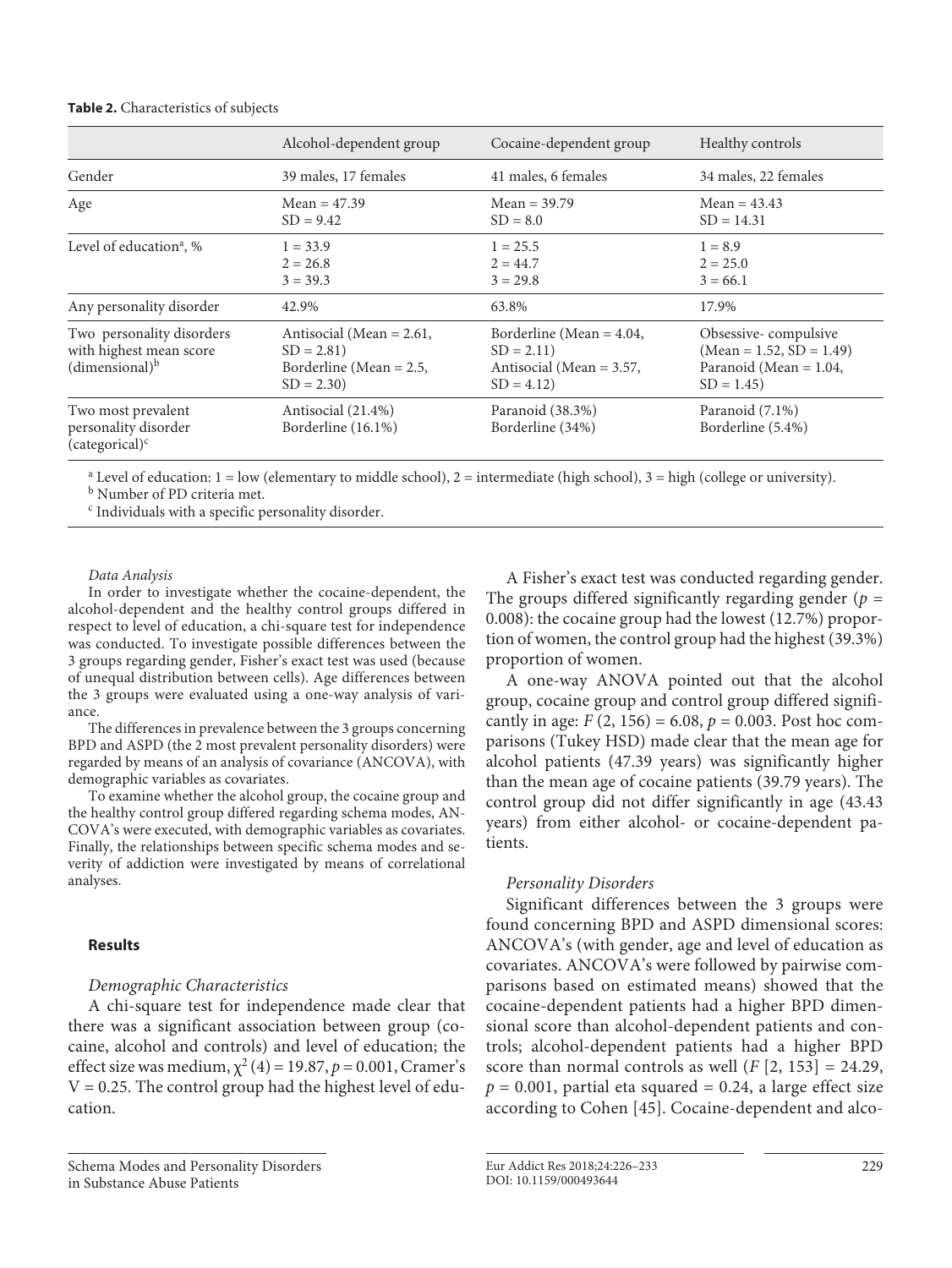|                         | F(df)            | $p$ value    | Partial eta squared       | Pairwise comparison       |
|-------------------------|------------------|--------------|---------------------------|---------------------------|
| "Detached self-soother" | $10.68*(2, 153)$ | $\leq 0.001$ | 0.12 (medium effect size) | Cocaine/alcohol > control |
| "Detached protector"    | 3.92(2, 153)     | 0.02         | $0.05$ (small)            | Cocaine > control         |
| "Self-aggrandizer"      | 0.56(2, 153)     | 0.57         | 0.01                      |                           |
| "Bully and attack"      | 1.71(2, 153)     | 0.18         | 0.02                      |                           |
| "Vulnerable child"      | $9.99*(2, 153)$  | $\leq 0.001$ | $0.12$ (medium)           | Cocaine/alcohol > control |
| "Angry child"           | $7.27*(2,153)$   | $\leq 0.001$ | $0.09$ (medium)           | Cocaine > control         |
| "Impulsive child"       | $8.51*(2,153)$   | $\leq 0.001$ | $0.10$ (medium)           | Cocaine/alcohol > control |
| "Punitive parent"       | $11.05*(2, 153)$ | $\leq 0.001$ | $0.13$ (medium)           | Cocaine/alcohol > control |

**Table 3.** ANCOVA's schema modes  $(n = 159)$ 

\* Significant after Bonferroni adjustment.

hol-dependent patients did not differ in ASPD dimensional scores; both patient groups, however, had significant higher ASPD dimensional scores than healthy controls  $(F [2, 153] = 7.02, p = 0.001$ , eta squared = 0.08 (moderate effect size).

As an additional robustness check, non-parametric correlations were computed between the level of education and BPD and ASPD dimensional scores in the patient group (cocaine-dependent and alcohol-dependent patients together) and in the control group. In the patient group, a significant correlation was found between the level of education and BPD dimensional score,  $r_s = -0.37$ ,  $p = 0.005$ , with a high level of education associated with lower BPD dimensional scores. No further significant correlations were found.

# *Schema Modes*

ANCOVAs were conducted to compare the differences between the alcohol-dependent patients, cocaine-dependent patients and controls regarding the schema modes "Detached Self-Soother", "Detached Protector", "Self-Aggrandizer", "Bully and Attack", "Vulnerable child", "Angry Child', "Impulsive Child", and "Punitive Parent". In each ANCOVA age, gender and level of education were used as covariates. Because of the relatively great number of comparisons, Bonferroni adjustment was employed. Alpha levels of.00625 per test (0.05/8) were used (Table 3).

Again, additional non-parametric correlations were computed between the level of education and the aforementioned schema modes in the patient group (cocainedependent and alcohol-dependent patients together) and the control group. In the control group, a significant correlation was found between the level of education and the schema mode "Self-Aggrandizer",  $r_s = 0.37$ ,  $p = 0.005$ , **Table 4.** Correlations between schema modes and substance use variables in alcohol-dependent patients ( $n = 56$ )

|                         | Age of first<br>frequent use of<br>alcohol $>5$ units | Proportion <sup>a</sup><br>years of<br>frequent use<br>of alcohol $>5$<br>units |
|-------------------------|-------------------------------------------------------|---------------------------------------------------------------------------------|
| "Detached protector"    | $-0.10$                                               | 0.25                                                                            |
| "Detached self-soother" | $-0.13$                                               | 0.19                                                                            |
| "Self-aggrandizer"      | $-0.29$                                               | 0.11                                                                            |
| "Bully and attack"      | $-0.17$                                               | 0.01                                                                            |
| "Vulnerable child"      | $-0.25$                                               | $0.43^b$                                                                        |
| "Angry child"           | $-0.36$                                               | $0.44^{b}$                                                                      |
| "Impulsive child"       | $-0.09$                                               | 0.10                                                                            |
| "Punitive parent"       | $-0.14$                                               | 0.33                                                                            |

<sup>a</sup> Years of frequent use is divided by age.

b Significant after Bonferroni adjustment.

with high level of education associated with high "Self-Aggrandizer" scores. No further significant correlations were found in this respect.

Finally, correlations were computed between substance use variables and the above-mentioned schema modes ("Detached Self Soother", "Detached Protector", "Self-Aggrandizer", "Bully and Attack", "Vulnerable Child", "Impulsive Child", "Angry Child" and "Punitive Parent"). Because of the relatively great number of comparisons, Bonferroni correction was applied. Alpha levels of.00625 per test (0.05/8) were used. Significant positive associations were observed between schema modes "Vulnerable child" and "Angry child" and "proportion of frequent use of alcohol >5 units" in alcohol-dependent patients (Tables 4, 5).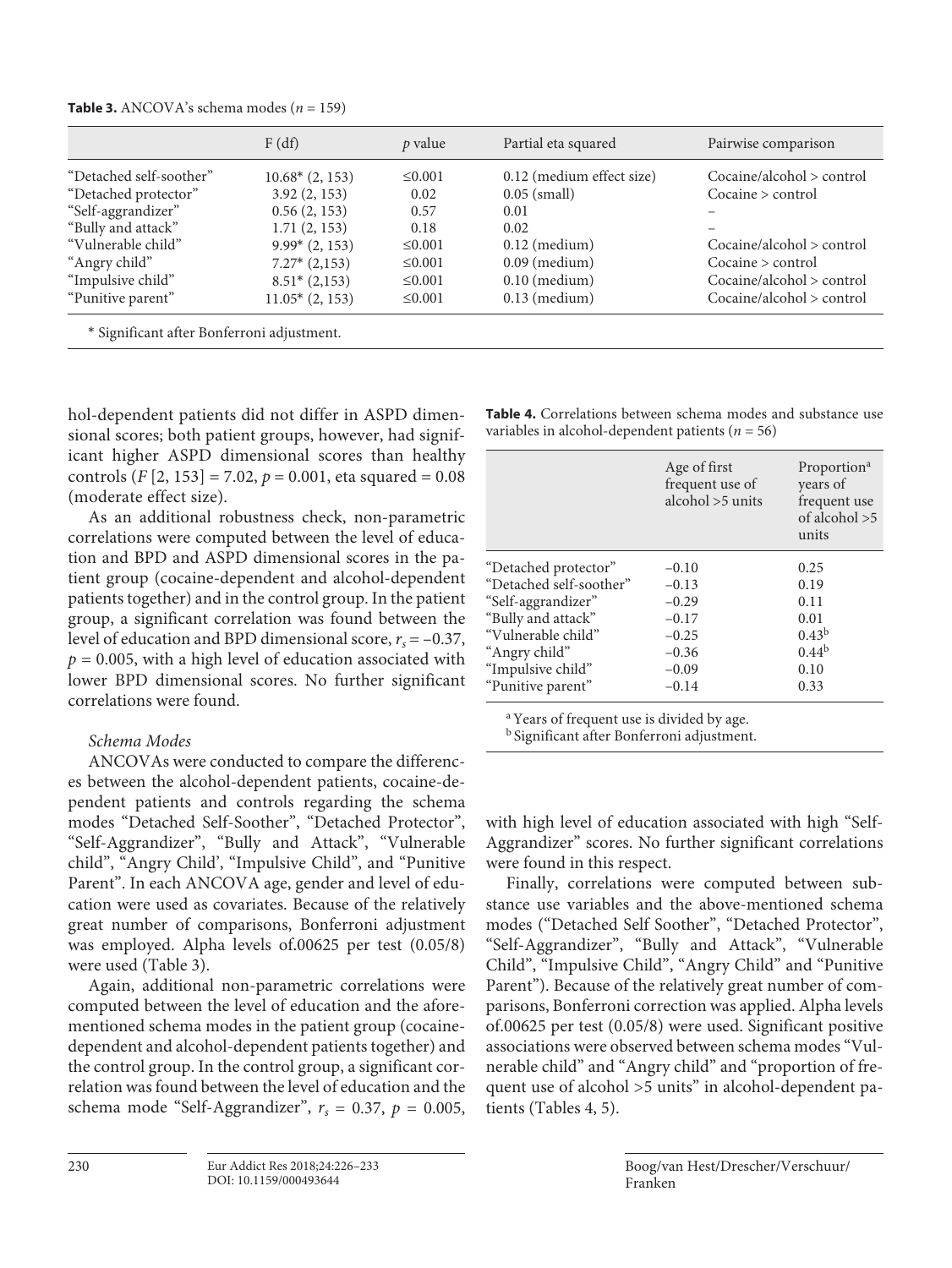**Table 5.** Correlations between schema modes and substance use variables in cocaine-dependent patients  $(n = 47)$ 

|                         | Age of first<br>frequent use<br>of cocaine | Proportion <sup>a</sup><br>years of<br>frequent use<br>of cocaine |
|-------------------------|--------------------------------------------|-------------------------------------------------------------------|
| "Detached protector"    | 0.16                                       | $-0.09$                                                           |
| "Detached self-soother" | 0.02                                       | 0.05                                                              |
| "Self-aggrandizer"      | $-0.12$                                    | 0.12                                                              |
| "Bully and attack"      | 0.00                                       | 0.03                                                              |
| "Vulnerable child"      | $-0.01$                                    | $-0.10$                                                           |
| "Angry child"           | 0.03                                       | $-0.01$                                                           |
| "Impulsive child"       | 0.15                                       | $-0.07$                                                           |
| "Punitive parent"       | 0.11                                       | $-0.18$                                                           |

<sup>a</sup> Years of frequent use is divided by age.

# **Discussion**

In the present study, the differences between alcoholdependent patients, cocaine-dependent patients and healthy individuals were examined regarding specific schema modes.

The 3 groups differed in scores on "Detached Self-Soother", "Vulnerable Child", "Angry Child", "Impulsive Child" and "Punitive Parent" (medium effect sizes). Except for the mode "Angry Child", both cocaine patients and alcohol patients obtained higher scores than controls on these schema modes. For the "Angry Child" schema mode, only cocaine patients had higher scores than controls. No differences between cocaine patients and alcohol patients were found in any of the investigated schema modes.

The findings of the present study partly support the hypotheses based on Kersten's model [40], which suggests 8 schema modes to be characteristic for SUD patients. Differences were found between SUD patients and healthy controls on the schema modes "Detached Self-Soother", "Vulnerable Child", "Angry Child", "Impulsive Child", and "Punitive Parent". However, contrary to expectations based on Kersten's model, no differences were found between SUD patients and controls on "Detached Protector", "Self-Aggrandizer" and "Bully and Attack". Further, Kersten [40] suggests the existence of schema modes that would be typical for cocaine-dependent patients and alcohol-dependent patients. However, the present data do not support this hypothesis, but rather suggest that these schema modes are relevant for SUDs in general.

Having said this, the present data provided some putative clues for some more substance-specific subtypes. Interestingly, positive relationships between the schema modes "Vulnerable Child" and "Angry Child" and severity of substance abuse were found in the alcohol group (but not in the cocaine group), which suggests that these modes might be especially relevant for alcohol-dependent patients.

Concerning the general prevalence of personality disorders in alcohol and cocaine patients, the present study shows a largely comparable prevalence to the Verheul et al. [14] study. More specific, the prevalence of ASPD and BPD diagnoses – the 2 most prevalent personality disorders for SUD – in the current study was very similar to prevalence figures found in earlier research [14], suggesting that our patient sample was representative in terms of personality disorders. An exception could be the relative high prevalence of paranoid personality disorder in our cocaine patients. In our study, the 3 groups differed from each other concerning the prevalence of ASPD and BPD. In addition, alcohol- and cocaine-dependent patients had higher ASPD dimensional scores than normal controls; cocaine patients had higher scores on BPD than alcohol patients (and normal controls), who, in their turn, had higher BPD scores than controls. Remarkably, especially the difference in BPD criteria met was considerable (large effect size; Cohen [45]).

The present study has some limitations and strengths that should be mentioned. First, patients with concomitant axis I diagnoses were to be excluded. These axis I diagnoses were established during the intake procedure. At that moment, patients sobriety was probably incipient, and a clear view on some concomitant axis I diagnoses might have been obscured by the pharmacological effects of substance use. However, concomitant axis I diagnoses seem to recover with recovering of SUD [46]. It therefore seems unlikely that a great number of patients with concomitant axis I disorders were accidentally included in the present study. A second limitation lies in the absence of formal diagnostic investigation of healthy controls. Healthy controls were asked whether they were affected by any psychiatric disorder (and were excluded on affirmation), and their substance abuse was examined through the administration of the ASI. But the existence of DSM-IV-TR diagnoses was not formally confirmed. Third, personality disorders were established by a self-report measure, whereas semi-structured interviews are the preferred method for assessing personality disorders [47]. Fourth, we acknowledge that background variables such as educational level were not perfectly matched between the groups and additional analyses showed that educa-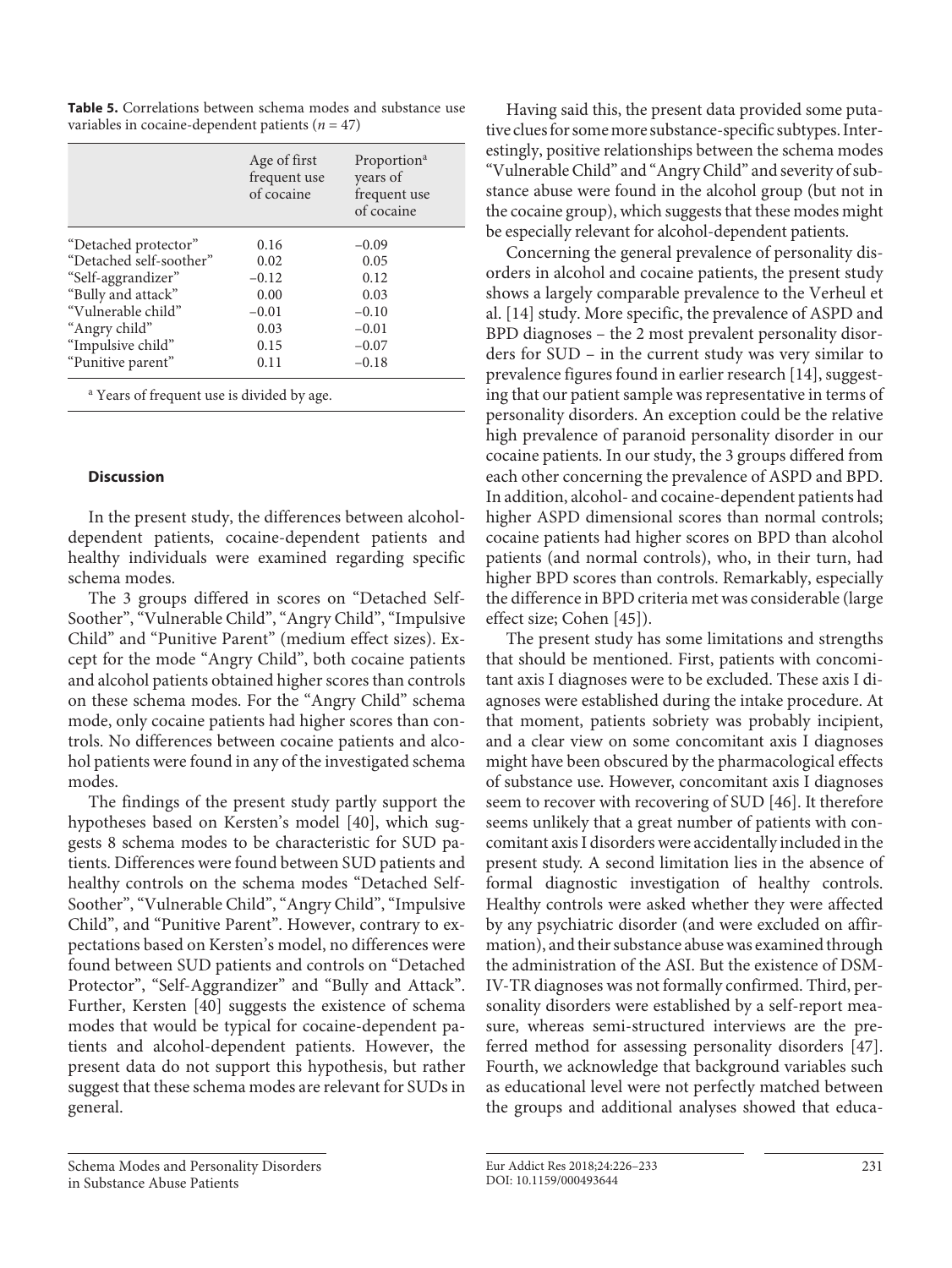tional level was in some occasions related to schema modes and personality disorder symptoms. Although we controlled for these variables in the analyses, future studies should include larger and better matched samples.

To conclude, SUD patients have higher scores on specific schema modes than healthy controls, and these schema modes might be helpful in discriminating SUD patients from healthy individuals and understanding the psychological dynamics of substance abuse. For now, schema modes seem to be of limited value in differentiating between cocaine- and alcohol-dependent patients because no differences were found on schema modes between cocaine-dependent and alcohol-dependent patients. In clinical practice, it seems important to assess every individual patient and develop a treatment plan that matches that particular patient (irrespective of preferred substance of abuse). The effect size of the difference on the BPD scores was large: BPD symptoms seem to be highly characteristic for SUD patients. Future research is needed to find out what the relative value is of the assessment of BPD symptoms and schema modes. Do these 2 concepts have a unique value in understanding SUD patients, and especially in treating their problems? For now, in light of the research done on SUD and personality, there is far more and stronger evidence for the relevance of basic personality traits (conscientiousness, agreeableness, disinhibition, e.g., [11, 12]) and personality disorders [7] in characterizing SUD patients. Further research should make clear whether addressing schema modes in therapy for SUD patients might be a valuable addition to current therapy practice. This use of schema modes might be clinically relevant because the schema mode concept and schema therapy bring clear tools for therapists in working with complex pathology.

# **Disclosure Statement**

All authors declare that they have no conflicts of interest to disclose.

# **Funding Source**

There was no external funding involved in this study.

## **References**

- 1 Kessler RC, Berglund P, Demler O, Jin R, Merikangas KR, Walters EE: Lifetime prevalence and age-of-onset distributions of DSM-IV disorders in the national comorbidity survey replication. Arch Gen Psychiatry 2005;62: 593–602.
- 2 Kessler RC, Foster CL, Saunders WB, Stang PE: Social consequences of psychiatric disorders, I: educational attainment. Am J Psychiatry 1995;152:1026–1032.
- 3 Andlin-Sobocki P, Rehm J: Cost of addiction in Europe. Eur J Neurol 2005;12:28–33.
- 4 Gossop M, Stewart D, Browne N, Marsden J: Factors associated with abstinence, lapse or relapse to heroin use after residential treatment: protective effect of coping responses. Addiction 2002;97:1259–1267.
- 5 Sinha R: The role of stress in addiction relapse. Curr Psychiatry Rep 2007;9:388– 395.
- 6 Brorson HH, Ajo Arnevik E, Rand-Hendriksen K, Duckert F: Drop-out from addiction treatment: a systematic review of risk factors. Clin Psychol Rev 2013;33:1010–1024.
- 7 Zimmerman M, Rothschild L, Chelminski I: The prevalence of DSM-IV personality disorders in psychiatric outpatients. Am J Psychiatry 2005;162:1911–1918.
- 8 Walcott G, Martin J, Hickling F: The prevalence of personality disorder in a psychiatric and substance abuse population in Jamaica. West Indian Med J 2013;62:458–462.
- 9 Trull TJ, Sher KJ, Minks-Brown C, Durbin J, Burr R: Borderline personality disorder and substance use disorders: a review and integration. Clin Psychol Rev 2000;20:235–253.
- 10 Walton KE, Roberts BW: On the relationship between substance use and personality traits: abstainers are not maladjusted. J Res Pers 2004;38:515–535.
- 11 Kotov R, Gamez W, Schmidt F, Watson D: Linking "big" personality traits to anxiety, depressive, and substance use disorders: a metaanalysis. Psyc Bull 2010;136:768–821.
- 12 Conway KP, Kane RJ, Ball SA, Poling JC, Rounsaville BJ: Personality, substance of choice, and polysubstance involvement among substance dependent patients. Drug Alcohol Depend 2003;71:65–75.
- 13 Sher KJ, Bartholow BD, Wood MD: Personality and substance use disorders: a prospective study. J Consult Clin Psychol 2000;68:818–829.
- 14 Verheul R, van den Brink W, Hartgers C: Prevalence of personality disorders among alcoholics and drug addicts: an overview. Eur Addict Res 1995;1:166–177.
- 15 Verheul R, Bosch W, Ball S: Verslaving en persoonlijkheidspathologie; in Eurelings-Bontekoe EHM, Verheul R, Snellen WM (eds): Handboek Persoonlijkheidspathologie. Houten, Bohn Stafleu van Loghum, 2009, pp 417–432.
- 16 Compton WM, Cottler LB, Jacobs JL, Ben-Abdallah A, Spitznagel EL: The role of psychi-

atric disorders in predicting drug dependence treatment outcomes. Am J Psychiatry 2003; 160:890–895.

- 17 Verheul R, van den Brink W, Hartgers C: Personality disorders predict relapse in alcoholic patients. Addict Behav 1998;23:869–882.
- 18 Thomas VH, Melchert TP, Banken JA: Substance dependence and personality disorders: comorbidity and treatment outcome in an inpatient treatment population. J Stud Alcohol 1999;60:271–277.
- 19 Young JE, Klosko JS, Weishaar ME: Schema Therapy: A Practitioner's Guide. Guilford Press, 2003.
- 20 Bamelis LL, Evers SM, Spinhoven P, Arntz A: Results of a multicenter randomized controlled trial of the clinical effectiveness of schema therapy for personality disorders. Am J Psychiatry 2014;171:305–322.
- 21 Giesen-Bloo J, van Dyck R, Spinhoven P, van Tilburg W, Dirksen C, van Asselt T, Kremers I, Nadort M, Arntz A: Outpatient psychotherapy for borderline personality disorder: randomized trial of schema-focused therapy vs transference-focused psychotherapy. Arch Gen Psychiatry 2006;63:649–658.
- 22 Sempértegui GA, Karreman A, Arntz A, Bekker MH: Schema therapy for borderline personality disorder: a comprehensive review of its empirical foundations, effectiveness and implementation possibilities. Clin Psychol Rev 2013;33:426–447.